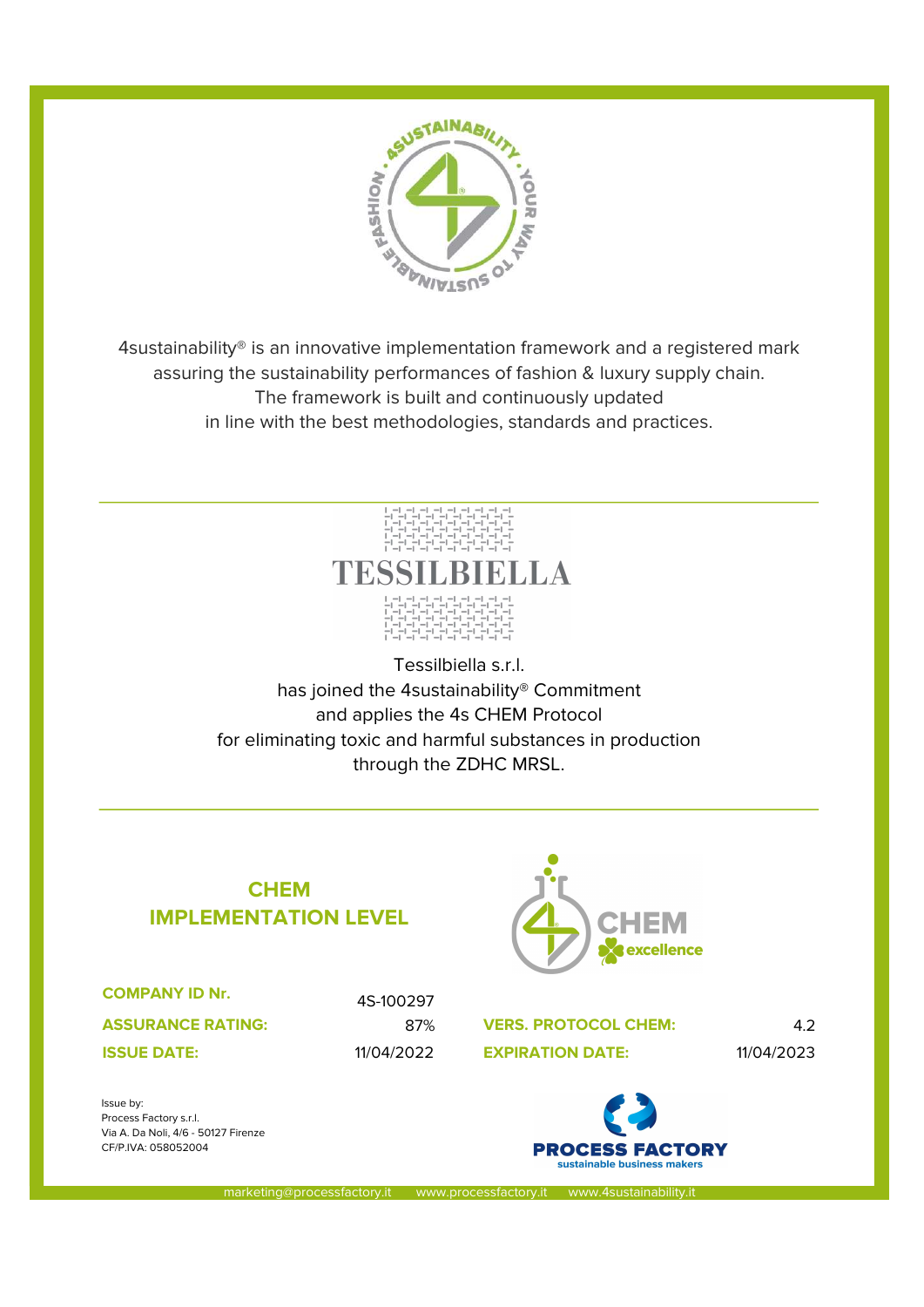

# ABSTRACT

## 4s Assurance Report Chemical Management

Version 4.2



## Tessilbiella s.r.l. 4s REQUIREMENTS

#### Management system

Evaluating the implementation of a chemical management system within the company. The verified requirements range from the presence and communication of an internal sustainability policy, to staff training, as well as to the definition of reduction targets and monitoring of over-time performance.

#### Chemical risk management

Assessing chemicals risk management within the factory. The verified requirements measure the chemical inventory information management, the related qualification level to ZDHC MRSL 2.0, and related pahse put plan and improvement plan.

#### Materials risk management

Assessing the management and control system of incoming materials and their compliance level with 4sustainability PRSL, as a tool for reducing the risk of incoming contamination in the production process.

#### Supply Chain assessment

Evaluating the company's supply chain management and assessment. The verified requirements measure the mapping activity, qualification, engagement, training and monitoring of subcontractors and material suppliers and all the procedures in place.

#### Process management

Assessing the production processes management and traceability. The verified requirements measure the correct functioning of the internal traceability system and its digitalization. Morover it includes processe due-diligence tests in order to monitor contamination on the products.

#### Chemical Health&Safety

Assessing health and safety requirement linked to chemical management. The verified requirements range from labeling, handling and storage of chemical products within the factory, to emergency procedure and waste management.

#### Output Management

Evaluating the company managament of process output. The verified requirements range from legal permission for emission to the control of waste water according to ZDHC Guidelines. for internal and external processes and final product testing.



#### ASSURANCE RATING

## ASSURANCE DATE

30/03/2022



**PROCESS FACTORY**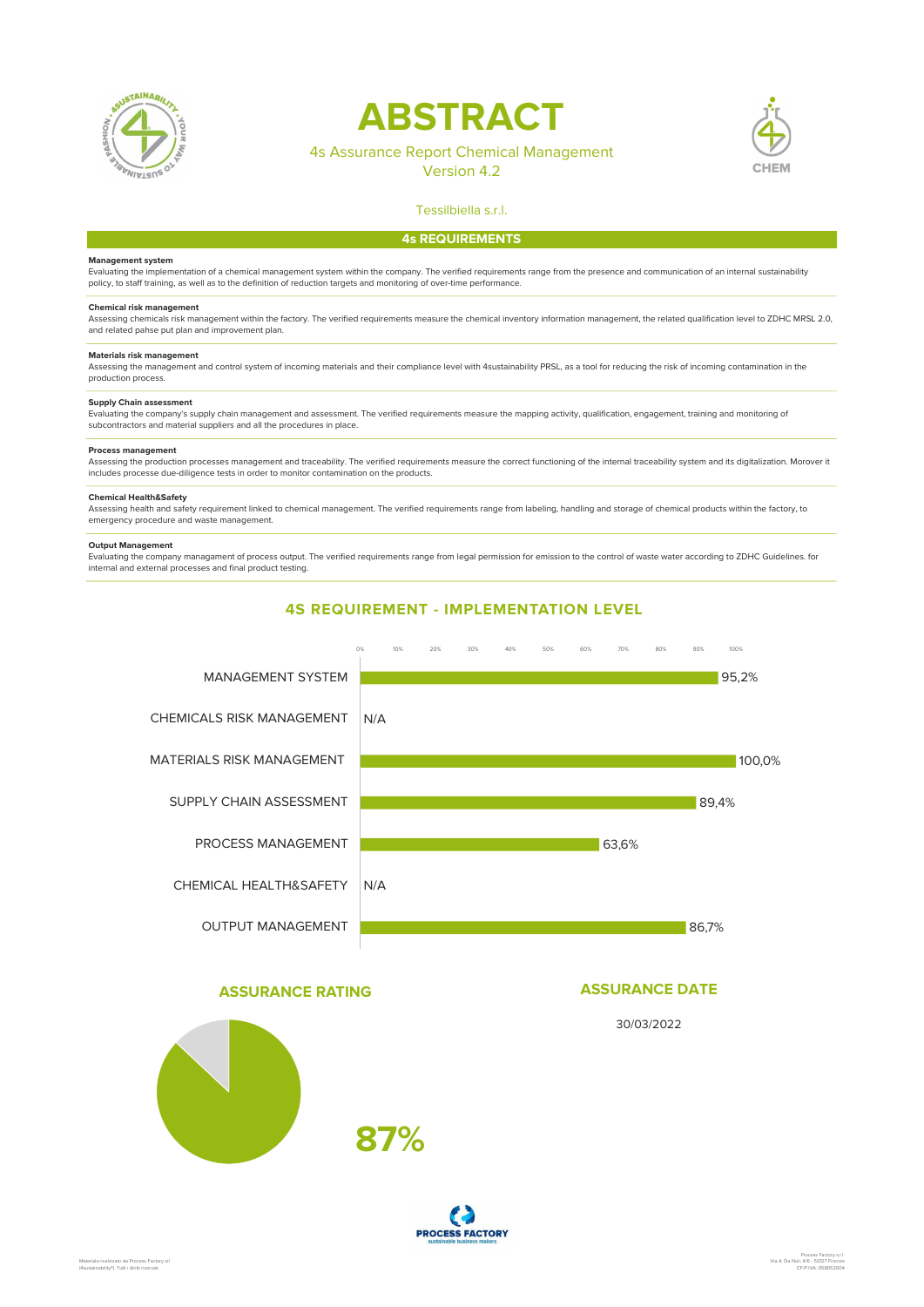### PRODUCTION MODEL

#### The company manfacture and sells fabric. The company does not carry out any internal process,



RAW MATERIALS SUPPLIERS RATING



**PROCESS** 

#### CHEMICAL HIGH-RISK EXTERNAL PROCESSES SUBCONTRACTORS RATING